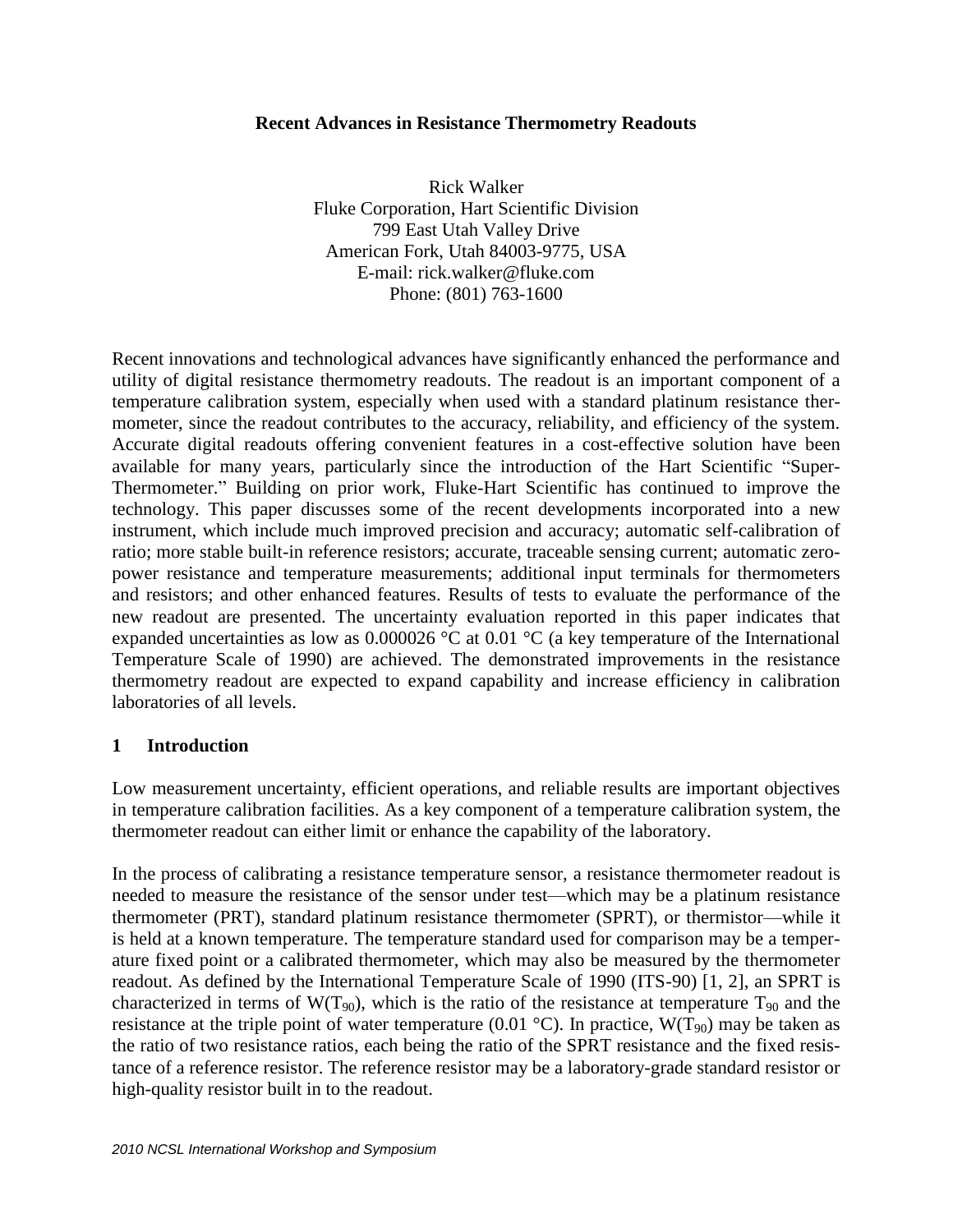Fundamentally, a resistance thermometer readout actually only measures resistance ratio—the ratio of resistance between the temperature sensor and the reference resistor. Resistance can be calculated by multiplying the measured resistance ratio by the known resistance of the reference resistor. Accurate resistance determination requires that both the resistance ratio and the reference resistance have low uncertainties. In some applications, such as calibrating a thermistor, accuracy of resistance is important, and uncertainty as low as 6 ppm or lower may be required. In other cases, such as measuring temperature with an SPRT or calibrating an SPRT, resistance ratio accuracy and stability of the reference resistor are more important than resistance accuracy, and uncertainty as low as 0.2 ppm or better is often required.

There are several characteristics of the resistance thermometer readout that affect the accuracy of resistance ratio measurements. Electrical noise in internal components causes random errors or measurement noise. Nonlinearity in electrical components and circuits causes systematic measurement error. Short-term instability of the reference resistor causes errors when determining  $W(T_{90})$  because the two resistance ratio measurements are taken at different times. Errors present in the system or process used to calibrate the readout directly transfer to the readout. All these factors must be controlled and limited to guarantee accurate, low-uncertainty resistance ratio measurements.

Accuracy of resistance determinations is affected not only by the factors just listed, it also depends on the reference resistor. The reference resistor must be calibrated with low uncertainty and must remain constant over time and as environmental conditions, including temperature, change.

As mentioned, process efficiency may be as important, and in some cases even more important, than uncertainty. Characteristics of the readout that can enhance process efficiency are measurement speed, number of input connections, and a well-designed user interface.



**Figure 1.** The newest and most advanced digital thermometer readout: The Fluke-Hart Scientific Model 1595A "Super-Thermometer."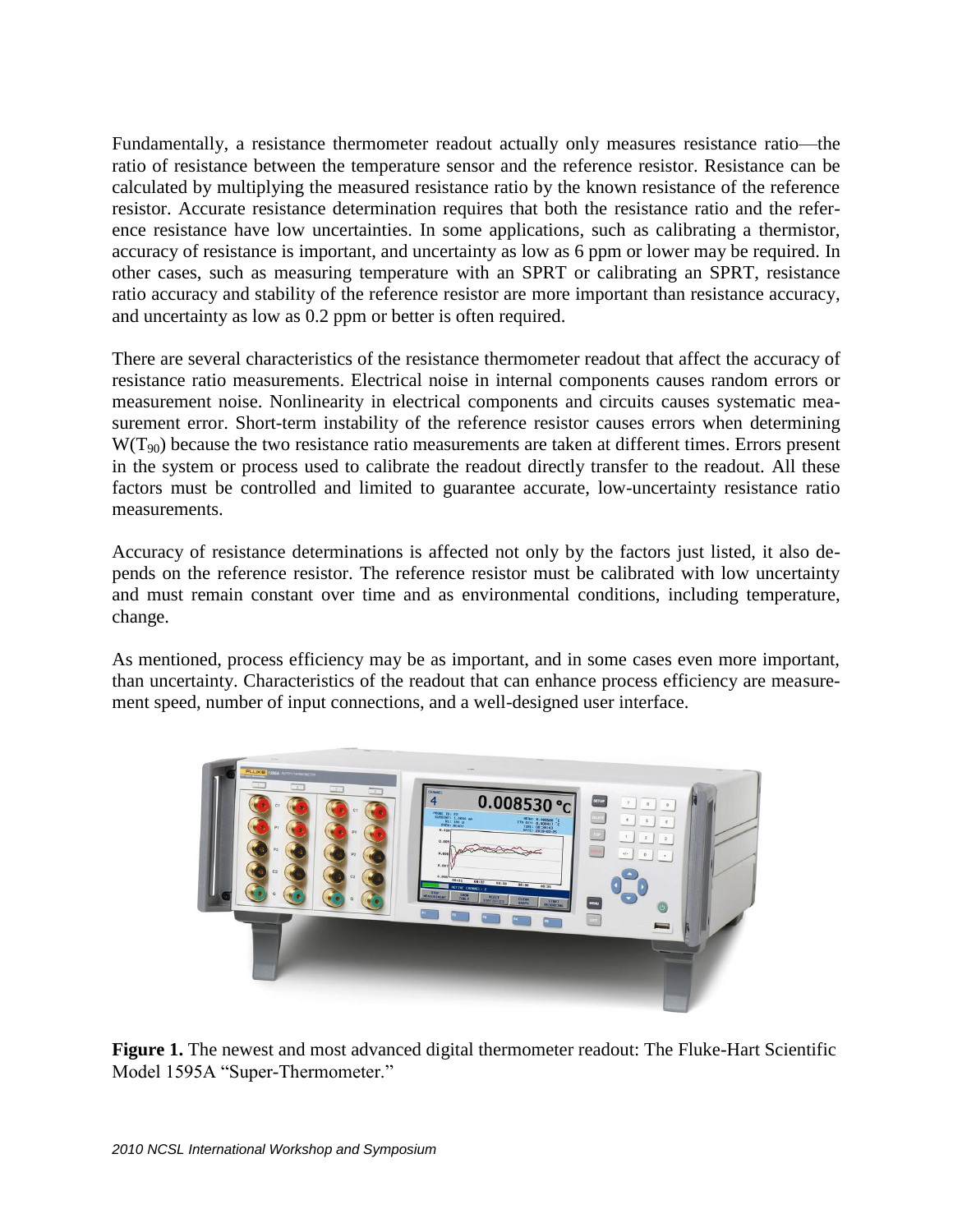Work at Fluke-Hart Scientific has been ongoing to develop more advanced digital resistance thermometry readouts that offer ever better accuracy, convenience, and efficiency. In 1994, Hart Scientific developed the 1575 "Super-Thermometer," the first digital resistance thermometer readout of its kind that provided very good accuracy (4 ppm for resistance ratio) combined with a multitude of convenience and efficiency-related features, at lower cost than previous solutions. The most recent in this family of instruments is the 1595A "Super-Thermometer" (see Figure 1). It incorporates the latest advances in technology and design and achieves resistance ratio measurement uncertainties as low as 0.1 ppm. It also provides many features that support quality and efficiency in a temperature calibration laboratory, such as automatic ratio self-calibration, additional input connections, faster measurement speed, and automated zero-power measurement. The remainder of the paper will describe some of the recent advances incorporated in the new resistance thermometer readout.

### **2 Reduced Measurement Noise**

The new resistance thermometer readout exhibits measurement noise that is five to ten times less than that of the previous generation. This was achieved through improvements in the design of the amplifier, use of multiple analog-to-digital converters operating in parallel, and on/off control of the power supply. (Several of the innovations have been filed for patents.)

A simplified schematic diagram of the measurement circuit used in the original thermometer readout is shown in Figure 2 [3]. A common direct current flows through the sensor  $(R_X)$  and reference resistor  $(R<sub>S</sub>)$ . A single analog-to-digital converter  $(ADC)$  samples the voltage from each resistor through a switch and amplifier. The switch alternates to connect the input of the amplifier to the sensor and reference resistor in turn. Samples from the two resistances are divided to produce a measurement of the voltage ratio, and hence the resistance ratio. In the original thermometer readout, measurement noise came primarily from the ADC, with some contribution from the amplifier and current source as well.



**Figure 2.** Simplified schematic diagram of the original digital thermometer readout.

In the new resistance thermometer readout, significant improvements in the amplifier were made to reduce noise. Also, a more advanced circuit architecture was developed, one that uses multiple ADCs [4]. A simplified schematic diagram of the new design is shown in Figure 3. The measurement circuit has two similar sections, each with its own amplifier and pair of ADCs. While one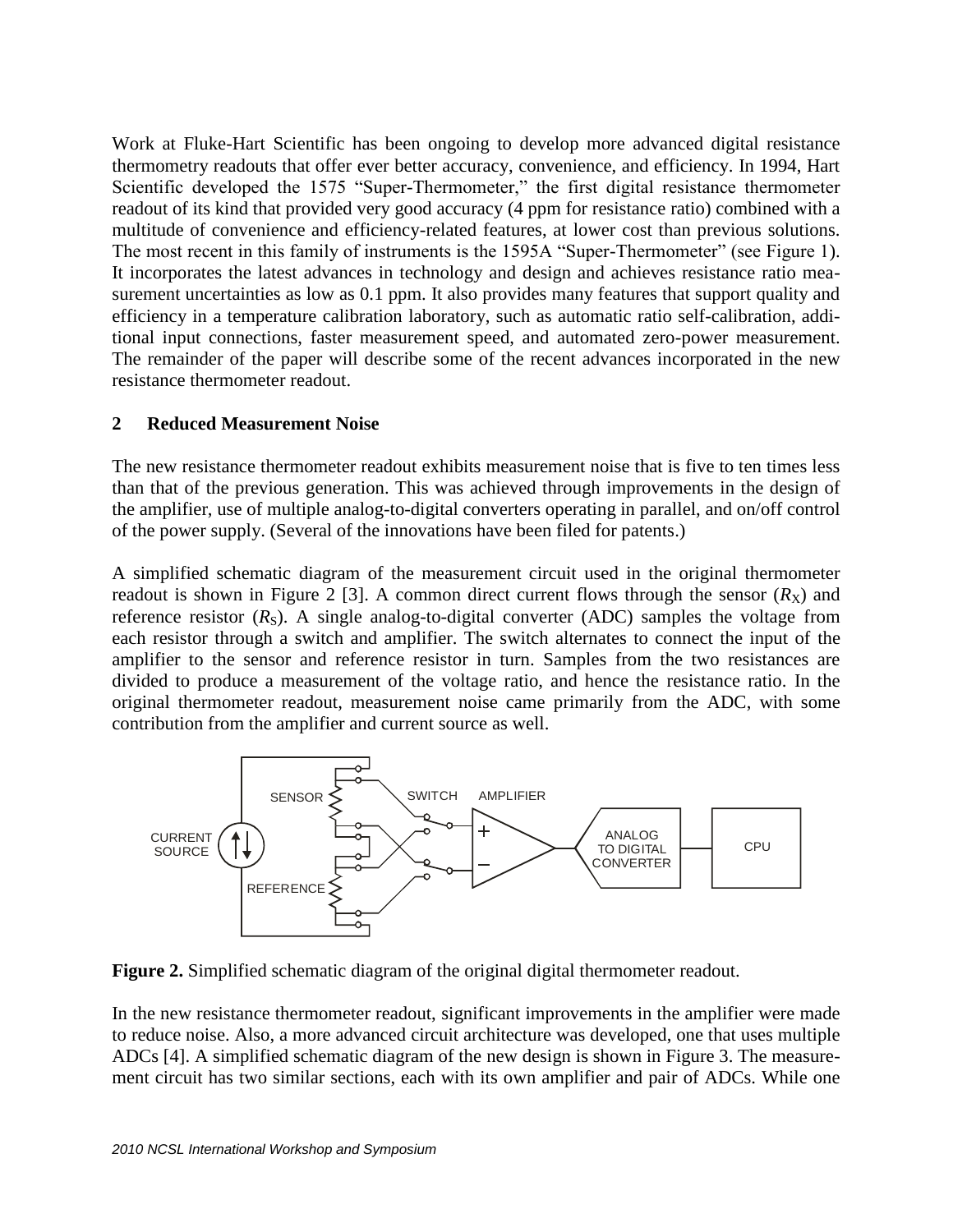section is sampling the sensor with two ADCs, the other is sampling the reference resistor with the other two ADCs. When the switch reverses, each samples the other resistance.



**Figure 3.** Simplified schematic diagram of the new resistance thermometer readout.

The design reduces noise in several ways. Noise from the current source is canceled because both resistances are sampled at the same time. The higher-quality amplifiers and ADCs generate less noise. The impact of noise from all sources is reduced by averaging many ADC samples.

The measurement circuits require three isolated power-supplies that are prone to generating electrical noise. To prevent power supply noise from interfering with the measurements, the power supplies are switched off during ADC conversions. During that time the circuits draw quiet power from charged capacitors [5].



**Figure 4.** Measurements of a mercury fixed point cell using the resistance thermometer readout.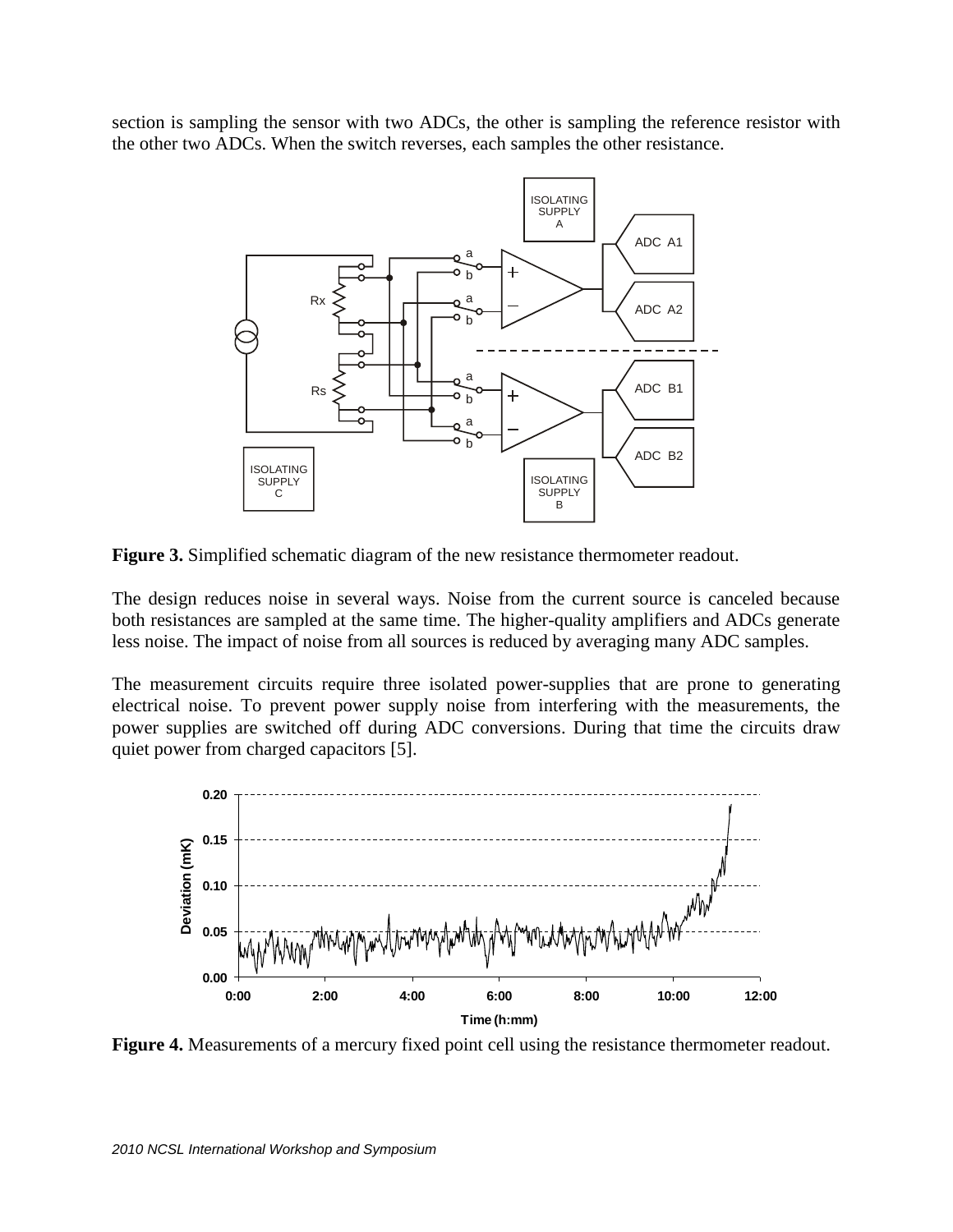The performance of the new measurement circuit with regard to noise is demonstrated in Figure 4. This shows the results of measuring the melting temperature of a mercury fixed-point cell over several hours using the 1595A "Super-Thermometer." The temperature sensor was a 25.5  $\Omega$ SPRT. Its resistance was measured against a 25  $\Omega$  reference resistor using 1 mA sensing current. The readout was set to produce a measurement of resistance ratio every 10 seconds. The digital filter in the readout was set to apply a moving average on 20 readings. The standard deviation of the recorded measurements during the stable part of the plateau was 0.009 mK.

## **3 Improved Accuracy**

The nominal resistance ratio accuracy of the new resistance thermometer readout is about five times better than that of the previous generation. This was achieved by careful design of the measurement circuits (including the amplifier), use of newer ADCs, attention to possible sources of electrical interference, and correction for residual nonlinearity.

To evaluate resistance ratio accuracy, the new resistance thermometer readout was tested using an Aeonz/Industrial Research RBC400 Resistance Bridge Calibrator. This device contains a set of precision resistors that can be switched in various series and parallel configurations, producing many different resistances. After measuring the resistances with a resistance thermometer readout, analysis of the data results in a determination of the measurement errors at each of the resistances tested [6].

The test of the new resistance thermometer readout produced measurements at 35 different resistance ratios (against a 100  $\Omega$  reference resistor). Figure 5 plots the observed relative errors at each test point resistance ratio. The standard deviation of the relative errors is 0.044 ppm. Errors tend to be smallest near a ratio of 1.





### **4 Ratio Self-Calibration**

One issue that has always been a problem with the most accurate resistance thermometer readouts and bridges is how to calibrate them. It typically requires expensive equipment, special expertise, and lots of time. As a result, many instruments go untested for long periods. One of the more significant advances that has been made in the development of the new resistance ther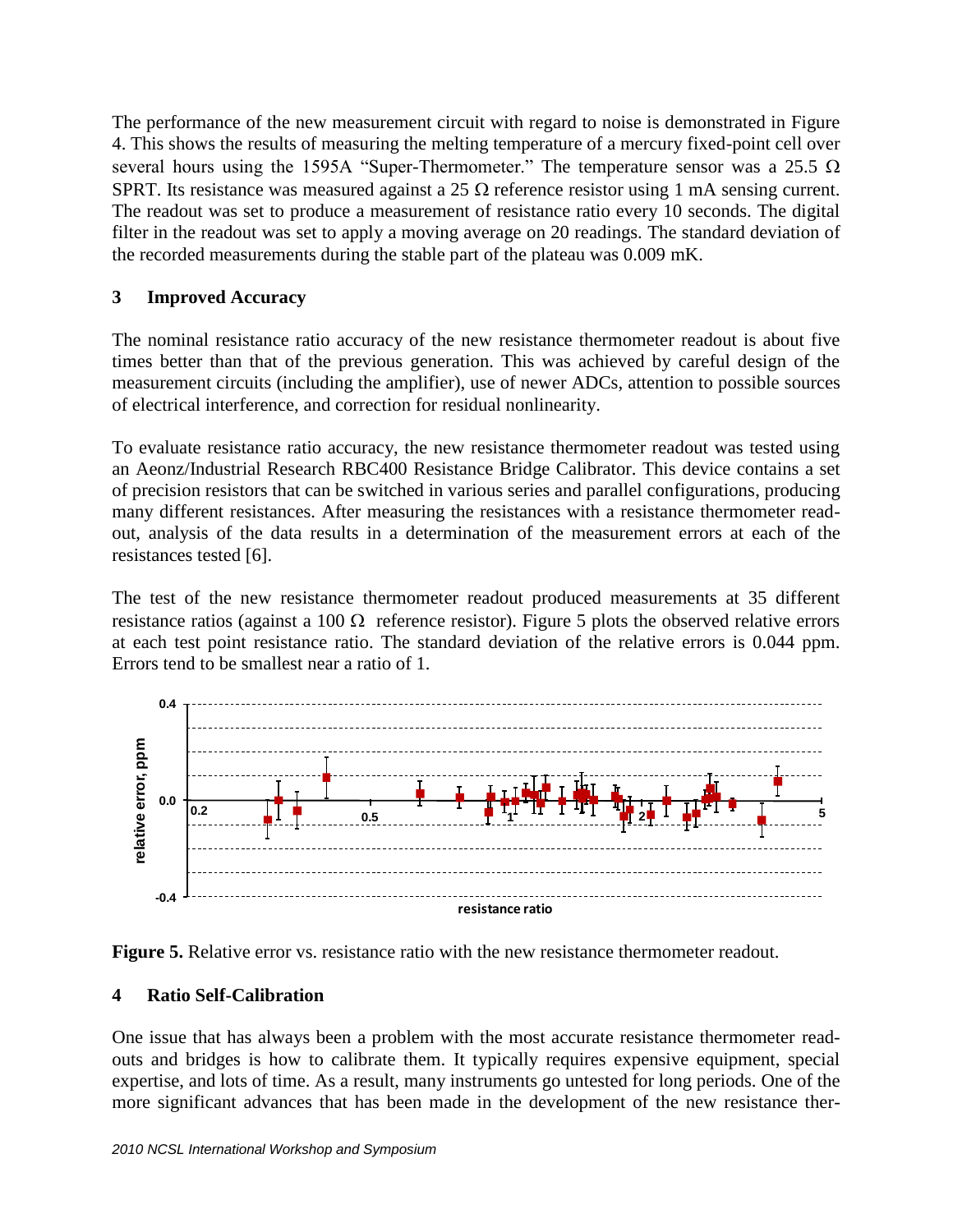mometer readout is the capability to self-calibrate its resistance ratio accuracy [7]. Rather than requiring external equipment, the Ratio Self-Calibration method uses only built-in resistors and switches.

Measurement nonlinearity in a digital thermometer readout arises primarily from nonlinearity of the ADCs and, to a lesser degree, nonlinearity of the amplifiers and electrical leakage currents between circuit components. The Ratio Self-Calibration method was found to be very effective at quantifying measurement error due to these nonlinearities.

Ratio Self-Calibration makes use of a built-in resistance voltage divider comprised of two resistors having resistances  $R_1$  and  $R_2$ , as shown in Figure 6. A Ratio Self-Calibration test has two steps. In the first step, the  $R_X$  source connects across  $R_1$  and the  $R_S$  source connects across both resistors. The resulting resistance ratio,  $r_a = R_1 / (R_1 + R_2)$ , is measured. In the second step, the  $R_X$  connections are changed so that the opposite resistance ratio,  $r_b = R_2 / (R_1 + R_2)$ , is measured. When the two measurements are added, the result would be exactly 1 of there were no measurement error. This type of test is called a ratio-sum test.



**Figure 6.** Schematic diagram showing connections for a Ratio Self-Calibration test.

Because the nonlinearity of the ADC and amplifier can vary depending on the magnitude of the voltage signal, it is necessary to perform ratio-sum tests at several different levels of amplifier gain. The ratio-sum test is also performed with two different resistance voltage dividers, one having nearly equal resistances and the other having unequal resistances of a 3 to 1 ratio. Switching among the various connections and programming of the amplifier gain is handled automatically by the central processor using electronically controlled switches and relays.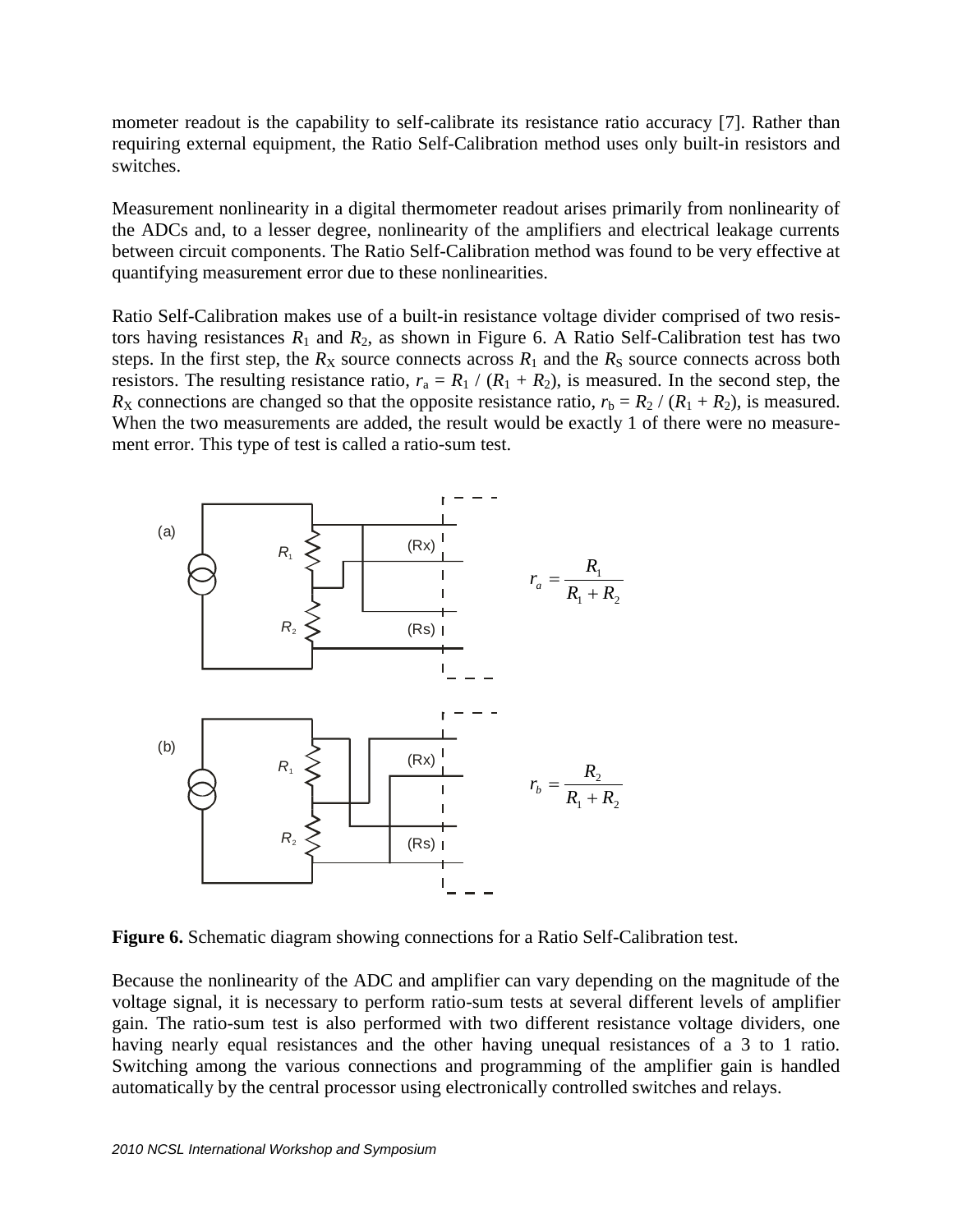Two additional types of tests can be performed automatically to further add confidence or help diagnose a failure if it occurs. One is a zero test. In this test, the Rx input of the measurement circuit is shorted, and the measured resistance ratio is ideally exactly 0. The second test is a complement test, where in the first step the  $R_X$  and  $R_S$  inputs are connected to resistances that are nearly equal, producing a resistance ratio near 1. In the second step the resistances are swapped. The second resistance ratio should be the reciprocal of the first, and their product ideally would be exactly 1. In total, Ratio Self-Calibration contains eight different tests.

The resistance thermometer readout tested previously using the RBC400 was also tested using the Ratio Self-Calibration method. The results for each of the eight tests are given in Table 1. The observed errors are similar in magnitude to those of the RBC400 test.

|                          | mean(a)       | mean(b)       | combined      | error<br>$(10^{-6})$ |
|--------------------------|---------------|---------------|---------------|----------------------|
| 1. Zero                  | $-0.00000003$ | $-0.00000003$ | $-0.00000003$ | $-0.03$              |
| 2. Complement            | 0.99984357    | 1.00015645    | 1.00000000    | 0.00                 |
| 3. Equal ratio-sum, 100% | 0.49996091    | 0.50003913    | 1.00000004    | 0.04                 |
| 4. Equal ratio-sum, 90%  | 0.49996094    | 0.50003912    | 1.00000006    | 0.06                 |
| 5. Equal ratio-sum, 75%  | 0.49996088    | 0.50003914    | 1.00000002    | 0.02                 |
| 6. Equal ratio-sum, 60%  | 0.49996091    | 0.50003906    | 0.99999997    | $-0.03$              |
| 7. Equal ratio-sum, 50%  | 0.49996084    | 0.50003907    | 0.99999991    | $-0.09$              |
| 8. Unequal ratio-sum     | 0.75003171    | 0.24996828    | 0.99999999    | $-0.01$              |

**Table 1.** Results of Ratio Self-Calibration tests.

# **5 Improved Resistor Stability**

Effort was made to improve the stability of the internal reference resistors. Better resistor stability improves the accuracy of resistance measurements when calibrating PRTs and thermistors. If the internal resistors are stable enough, they can also be used for SPRT calibration, instead of the expensive and space-consuming standard resistor systems that have typically been used.

Very stable, low-TCR metal foil resistors were selected for the new resistance thermometer readout. A 25  $\Omega$  resistor was added, in addition to the 1  $\Omega$ , 10  $\Omega$ , 100  $\Omega$ , and 10 k $\Omega$  internal resistors built in to earlier thermometer readouts. The 25  $\Omega$  resistor is the optimal choice when using 25.5  $\Omega$  SPRTs.

The resistors are embedded in a metal block that is temperature controlled using a thermistor sensor and thermo-electric heating device that heats or cools the resistor block as needed. Thus the temperature of the resistors is controlled at a constant temperature, typically within  $\pm 0.01^{\circ}$ C, even as ambient temperature changes.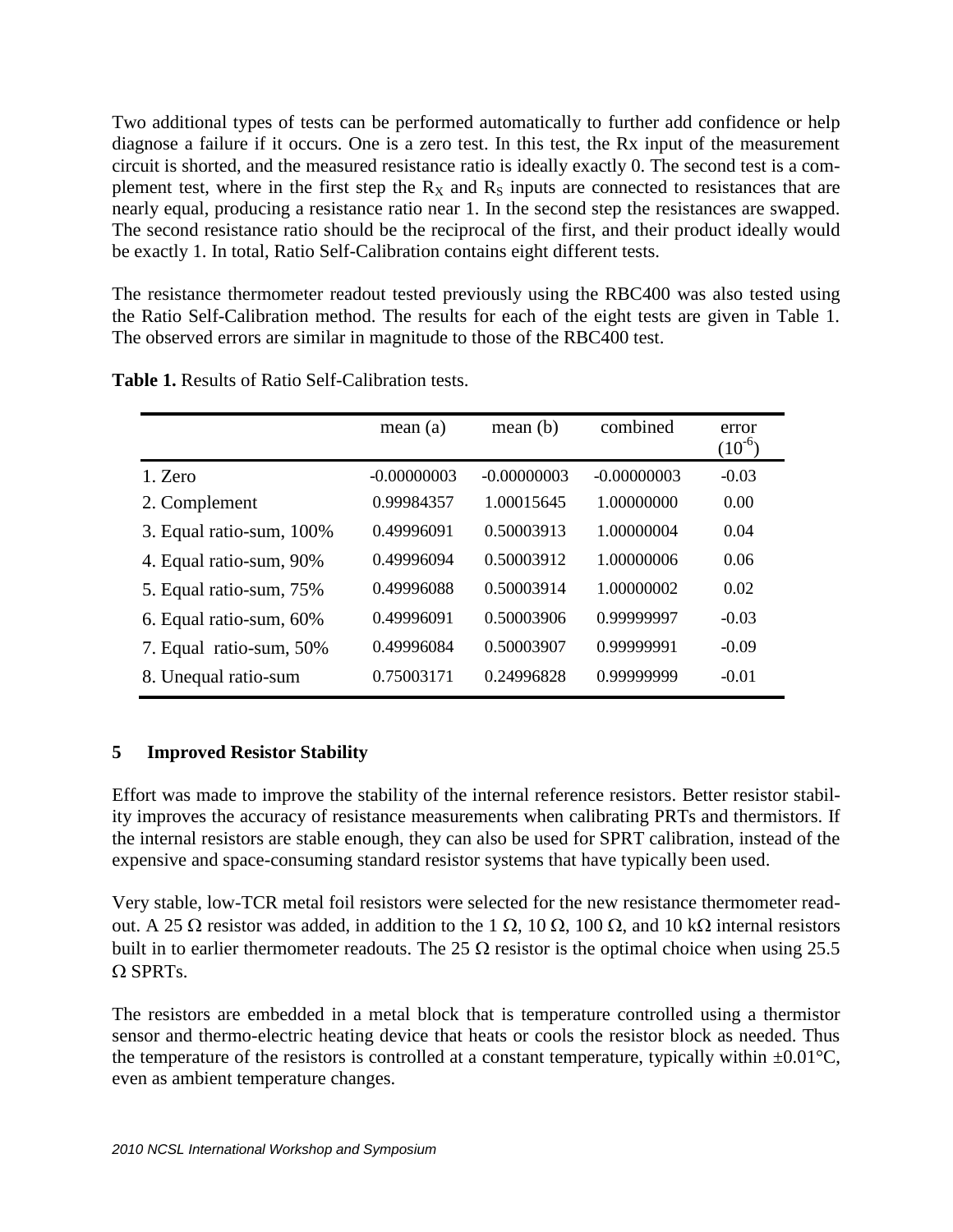The long-term stability of the resistors is typically 5 ppm or better and can be as low as 2 ppm depending on laboratory conditions. The short-term stability is much better, due to the tight temperature control. Most of the resistors can hold their resistances to within about 0.04 ppm over a several-hour period.

As a demonstration of the stability of the internal reference resistors, refer again to Figure 4. The measurements of the mercury temperature were made using an SPRT and the internal 25  $\Omega$ reference resistor. Over the several hours of the test, any drift in the resistance of the internal reference resistor is imperceptible.

## **6 Accurate and Traceable Sensing Current**

An accurate current source is important when considering errors caused by self-heating of the sensor as its resistance is measured. Self-heating cannot be avoided, but its effect can be mostly corrected if the magnitude of the current is accurately known and can be controlled. Special attention was given to the design of the current source in the new resistance thermometer readout, and procedures were implemented to calibrate and test the current source and establish traceability to voltage and resistance standards. As a result, uncertainty in the magnitude of the sensing current is typically less than 0.2 % at 1 mA. When applying self-heating corrections, the current uncertainty translates to a temperature uncertainty component  $(k = 1)$  that is typically less than 0.007 mK.

## **7 Measurement Speed**

One advantage offered by the measurement circuit architecture used in the digital thermometer readout, as opposed to other designs, particularly those of traditional resistance bridges, is measurement speed. This can be defined as the time required to display the first accurate measurement after a sensor is connected (or the input channel is switched) and the measurement is started. Measurement speed contributes to process efficiency, especially when a large number of sensors are being calibrated. In some cases it can also result in lower uncertainties by reducing the time between the measurement of the sensor under test and that of the temperature reference.

Resistance bridges typically balance in 10 to 30 seconds. In contrast, the original digital thermometer produced measurements within two seconds. With an improved design based on modern ADCs, the new resistance thermometer readout is capable of measuring in one second, even while scanning among many input channels.

# **8 Input Connections**

Traditional resistance bridges and other early readouts usually had only one set of input connections for the measured sensor, and one set of connections for the external reference resistor. Hart Scientific's original digital thermometer readout contained built-in reference resistors, which frees up an input for a second sensor, allowing simultaneous connection of the sensor under test and the reference thermometer. Modern calibration procedures may require additional inputs, such as one dedicated for a check standard. Extra inputs can allow connection of a reference thermometer while one or more external reference resistors are also connected. The latest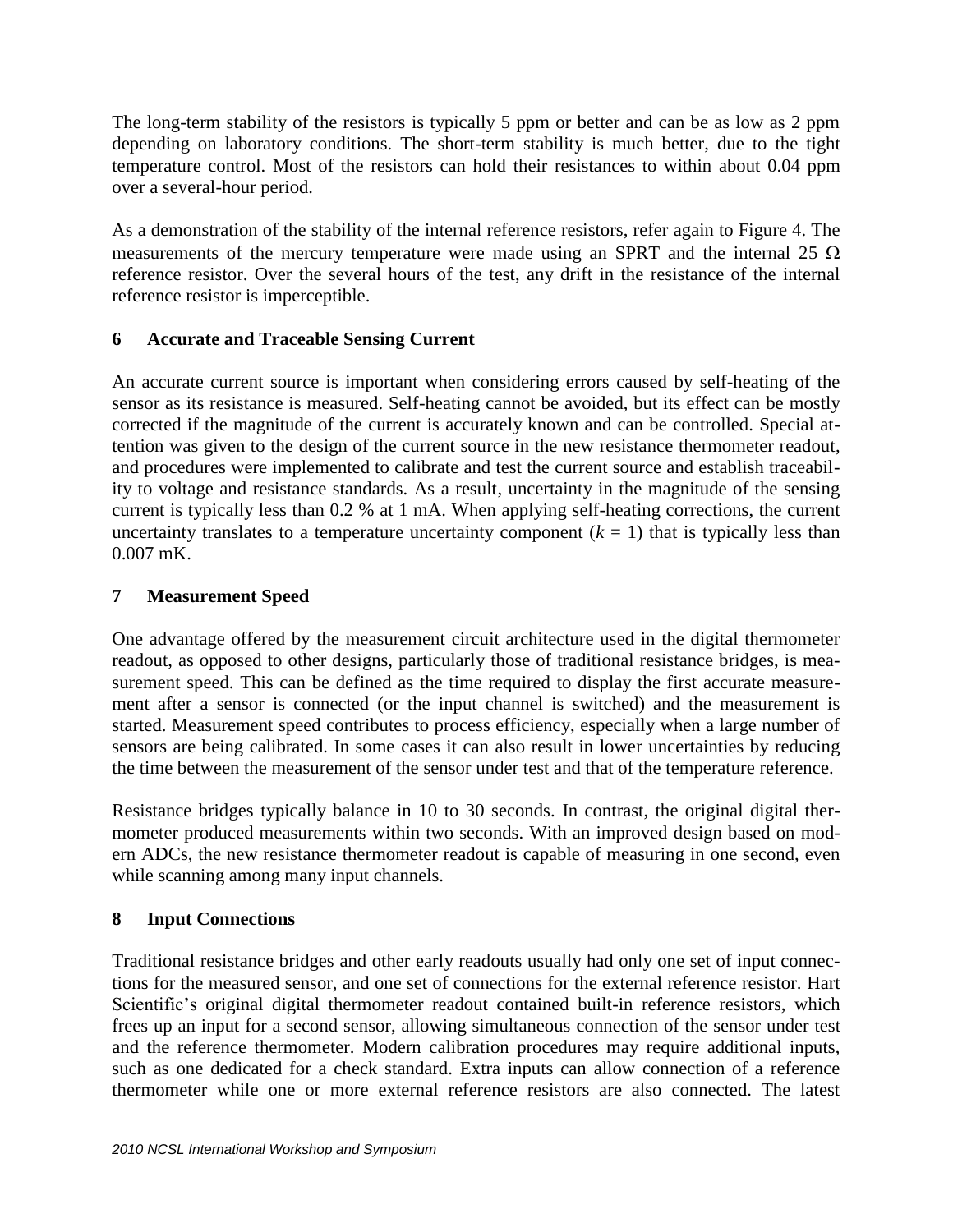resistance thermometer readout is constructed with four sensor inputs and two dedicated reference resistor inputs (at the rear) for maximum flexibility, convenience, and efficiency. For instance, it is possible to have two test sensors, a check standard, a reference thermometer, and two reference resistors all connected at once.

The spring-loaded connection terminals are designed for quick connect and disconnect, again assisting process efficiency. The oblique orientation and the arrangement of terminals add to their convenience [8]. The terminals are made of gold-plated tellurium copper having a low thermoelectric coefficient, which helps control measurement noise in drafty conditions.

# **9 Other Features**

The new resistance thermometer readout incorporates several other features that help boost process efficiency. These include automatic zero-power measurement, standby current, and statistical calculations.

To correct for self-heating in the sensor and achieve lowest uncertainties, measurements may be performed at two levels of sensing current, allowing extrapolation of the measurement to zero power. Whereas in the past the self-heating measurements and zero-power calculations would be done manually or under computer control, the new resistance thermometer readout can do it all automatically. After the user selects the currents to use and the timing settings, the readout makes the measurements and calculates the zero-power results by itself.

During a calibration process, time is sometimes wasted waiting for the self-heating in sensors to stabilize, especially when multiple sensors and reference thermometers are to be measured. The new resistance thermometer readout avoids unnecessary settling delays by providing independent standby or "keep-warm" currents for each input channel. While one sensor is being measured, standby currents applied to sensors connected to other inputs maintain constant and precise selfheating and keep the sensors ready for quick measurement.

The resistance thermometer readout displays a variety of useful statistical quantities related to the measurement, such as mean, standard deviation, minimum, maximum, and spread. It also automatically calculates and displays the standard error of the mean. This indication provides assurance that the uncertainty in the mean due to measurement noise is adequately low.

### **10 Uncertainty Analysis and Conclusion**

Uncertainty in the measurement of an SPRT has several components that depend on the thermometer readout. The most notable of these linearity, measurement noise, and reference resistor stability, and sensing current uncertainty. Table 2 lists typical uncertainties for the new resistance thermometer readout using a 25.5  $\Omega$  SPRT. Uncertainties as low as 0.026 mK at the triple point of water are achievable.

The results demonstrate that the advances incorporated into the design of the new resistance thermometer readout lead to extremely low uncertainties. At the same time, the features and